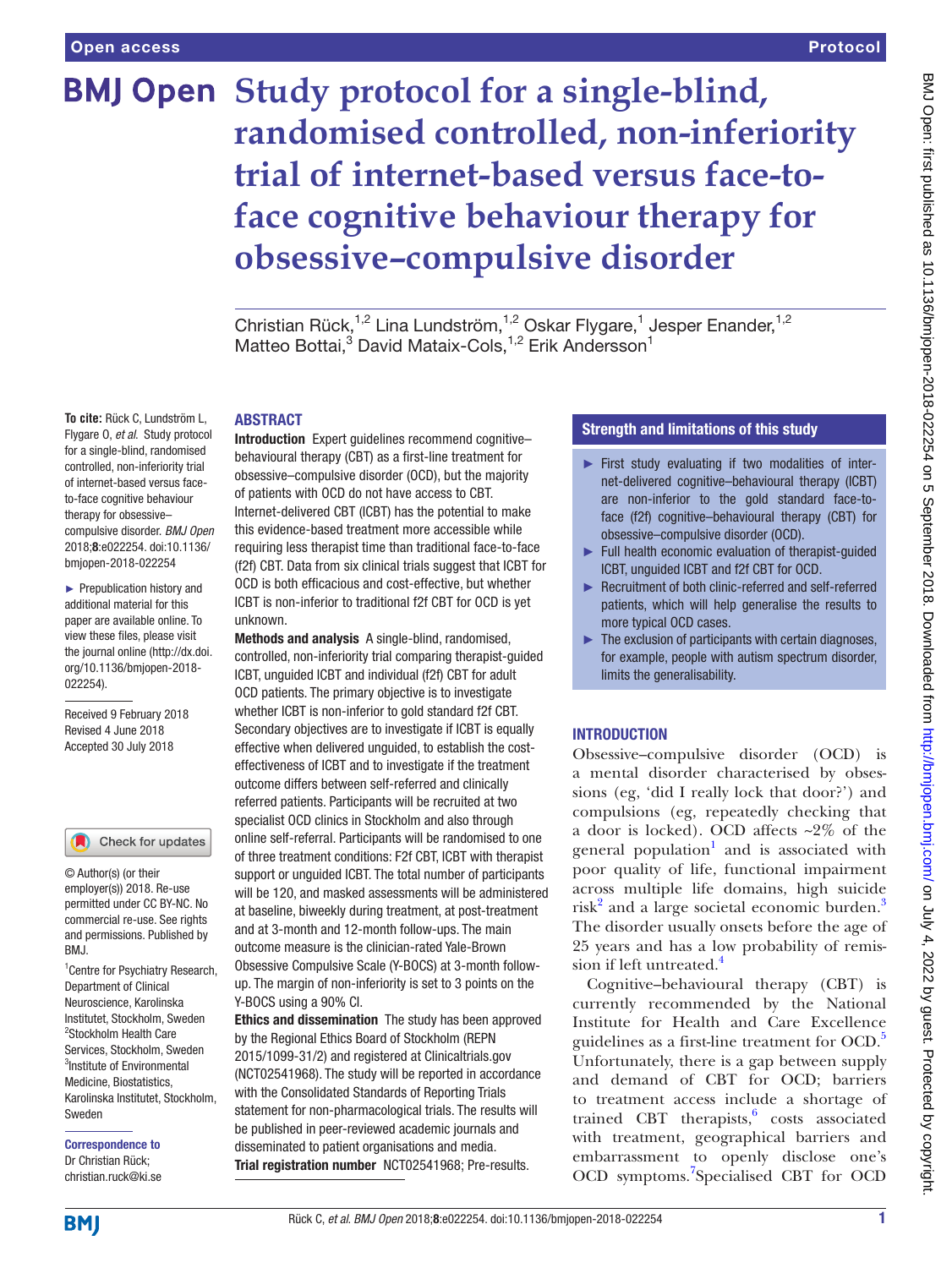is therefore not accessible for most patients, and only a minority of sufferers  $(5\%-10\%)$  receive this evidencebased treatment.<sup>8</sup>

Internet-delivered cognitive–behavioural therapy (ICBT) has the advantage of being more accessible and requiring less therapist time than face-to-face (f2f) CBT, potentially resulting in savings for the healthcare system. In therapist-guided ICBT, the patient logs on to a secure website and works with written self-help materials and homework assignments. During the treatment, the patient receives asynchronous online support by an identified therapist who motivates the patient and troubleshoots any problems that may occur during the treatment. Therapist-guided ICBT has the potential to increase access to evidence-based care, and there is a substantial body of work demonstrating that therapist-guided ICBT can increase access to treatment for several mental disorders without impairing efficacy. In a recent meta-analysis where therapist-guided ICBT was compared with f2f CBT for both somatic and psychiatric disorders, therapist-guided ICBT was shown to have comparable efficacy with tradi-tional f2f CBT treatment.<sup>[9](#page-6-8)</sup> At the internet psychiatry unit in Stockholm ([www.internetpsykiatri.se\)](www.internetpsykiatri.se), the effectiveness of therapist-guided ICBT for psychiatric disorders within clinical psychiatric care has been evaluated with positive long-term effects.<sup>10-12</sup>

Our research group has previously developed and tested therapist-guided ICBT for adults with OCD.<sup>13-16</sup> In a first pilot study of therapist-guided ICBT for OCD  $(n=23)$ , large within-group effects  $(d=1.56)$  were found for ICBT.[15](#page-7-0) In a subsequent randomised controlled trial (RCT) (n=101), therapist-guided ICBT was superior to an attention control condition with a large betweengroup effect size  $(d=1.12)$ .<sup>13</sup> The treatment effects were sustained up to 2years after treatment.<sup>[16](#page-7-1)</sup> In a third study (n=128), therapist-guided ICBT for OCD, with or without the addition of the partial NMDA-agonist d-cycloserine, was investigated. Although no significant effect of d-cycloserine was found, large within-group improvements were observed for both groups: d-cycloserine (d=1.82) and placebo  $(d=2.20)$ .<sup>[14](#page-6-11)</sup> Therapist-guided ICBT for OCD has also shown positive results across cultures and age groups. In Australia, Wootton and colleagues and Mahoney and colleagues have both shown therapist-guided ICBT for OCD to be effective in randomised controlled trials.<sup>17 18</sup> In Germany, Herbst and colleagues have tested therapist-guided ICBT for OCD with positive long-term effects.<sup>19</sup> ICBT is also efficacious and cost-effective in adolescents with OCD. $20\frac{20\frac{21}{21}}{20\frac{21}{21}}$ 

There is some evidence to suggest that ICBT can be delivered without any therapist involvement.<sup>18 22-24</sup> However, this contradicts earlier literature suggesting that OCD patients receiving therapist support have lower attrition and fare better in treatment. $25$  If ICBT could be entirely unguided, even more patients could receive help at a minimal cost.

# Remaining evidence gaps that need to be closed

Although multiple research groups have found that therapist-guided ICBT is a promising approach for treating OCD, there are several critical issues that need to be addressed before the implementation of ICBT in a regular healthcare context can be recommended. First, it is unclear if ICBT is non-inferior to gold standard f2f CBT. Second, we do not know if our ICBT treatment is equally effective when delivered unguided. Third, there are no high-quality cost-effectiveness studies on ICBT for OCD, and it is crucial to make a full health economical evaluation of ICBT versus the gold standard f2f CBT. Fourth, the existing studies supporting the efficacy of ICBT in OCD have all relied on self-referred subjects. Self-referred subjects may be less complex, have better insight into their difficulties and be more motivated for treatment and therefore potentially affecting the generalisability of previous findings.[26](#page-7-7) Fifth, since we do not yet know for whom ICBT is particularly suitable, the identification of reliable predictors and moderators of treatment outcome aid in choosing the right treatment from the start.

# Aims and objectives

# Primary objective

1. Our primary objective is to establish whether ICBT is non-inferior to f2f CBT with regard to OCD symptoms (measured with the masked clinician-rated Yale-Brown Obsessive Compulsive Scale (Y-BOCS)).

# Secondary objectives

- 2. To investigate if ICBT for OCD can be delivered without therapist support without impairing efficacy.
- 3. To determine if ICBT, compared with f2f CBT, is a cost-effective treatment for OCD.
- 4. To examine if there is a difference in treatment outcome between self-referred and clinically referred patients.
- 5. To explore predictors and moderators of treatment outcome as a first step towards personalised treatment selection.

# Methods and analysis

# Study design

Single-blind, randomised, controlled, non-inferiority trial comparing therapist-guided ICBT, unguided ICBT without therapist support and individual f2f CBT for OCD in adults. The total number of participants will be 120 (40 per group), with stratification according to source of referral (self-referred vs clinic-referred patients). Block randomisation will be performed within each stratum to ensure all participants are equally represented across treatment conditions. Participants will be assessed at baseline, biweekly during treatment, at post-treatment and at 3-month and 12-month follow-ups. The Consolidated Standards of Reporting Trials (CONSORT) flow chart of the trial is depicted in [figure](#page-2-0) 1.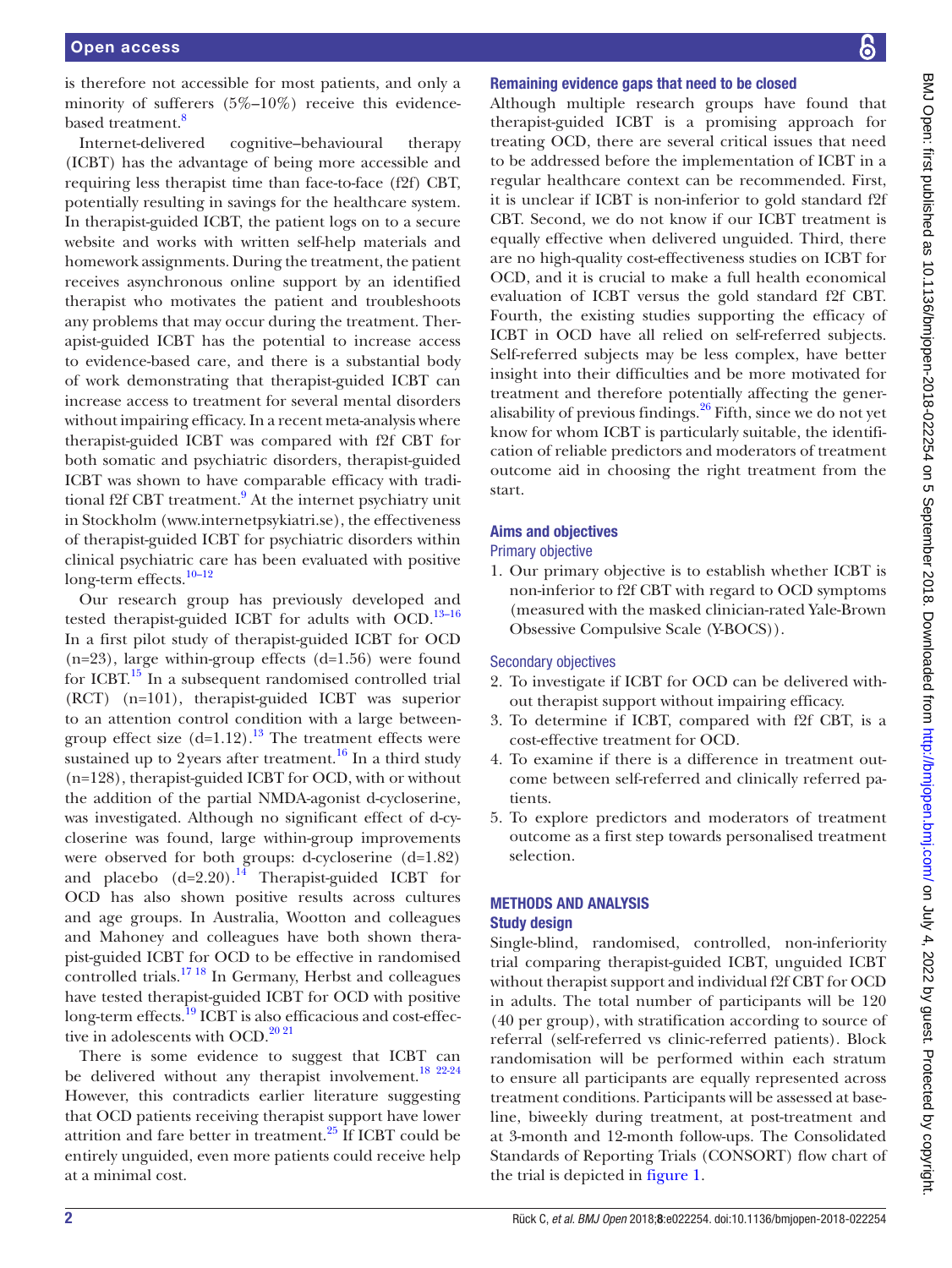

<span id="page-2-0"></span>Figure 1 CONSORT-flow diagram. CBT, cognitive–behavioural therapy; CONSORT, Consolidated Standards of Reporting Trials; ICBT, internet-delivered CBT.

## Sample selection

Regular patients referred to two OCD specialist clinics in Stockholm will be assessed for eligibility. The trial will also be advertised online so that interested participants can self-refer by registering on the trial's secure webpage and completing a screening questionnaire. People living in Stockholm, Södermanland or Uppsala County are eligible to participate in the study (these counties are within 1–2hours travel distance to Stockholm).

After completing an online screening, a clinical psychologist will contact potentially suitable participants by telephone for a brief screening interview. They will then be offered an appointment with a psychiatrist at one of the two OCD specialist clinics for a full psychiatric assessment.

The psychiatrist will administer the Mini International Neuropsychiatric Interview<sup>27</sup> and The Structured Clinical Interview for DSM-5 (SCID-5) $^{28}$  to confirm the diagnosis of OCD, document psychiatric comorbidities, administer baseline instruments and decide on inclusion/exclusion. [Table](#page-3-0) 1 lists inclusion and exclusion criteria.

## Randomisation and concealment

The randomisation sequence will be generated by Karolinska Trial Alliance (KTA; [https://karolinskatriala](https://karolinskatrialalliance.se) [lliance.se,](https://karolinskatrialalliance.se) an independent entity not involved in the study) before inclusion of the first participant, using masked block randomisation. Patients will receive their randomisation number based on the order of their first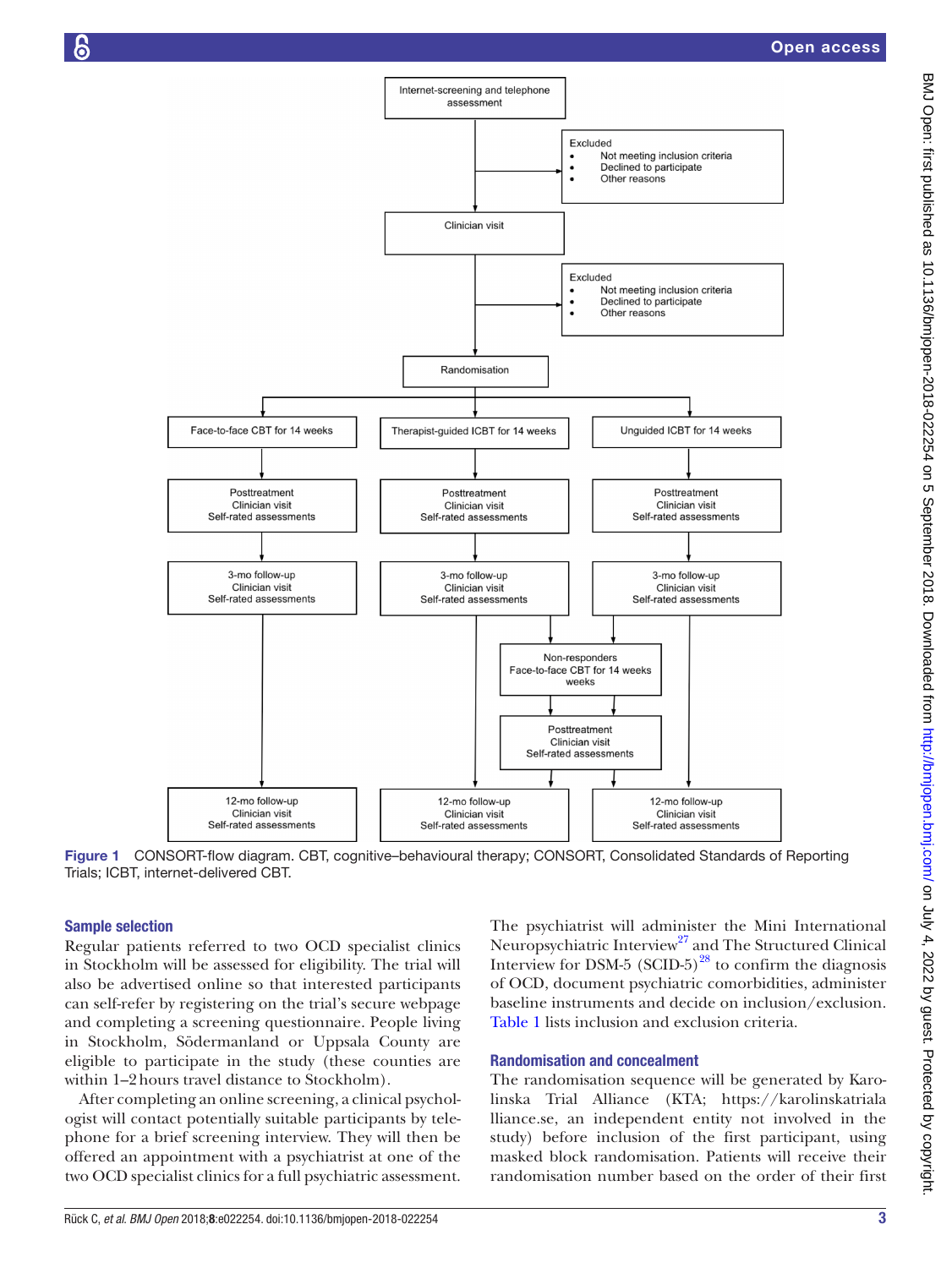<span id="page-3-0"></span>

| <b>Table 1</b> Overview of inclusion and exclusion criteria |                                                                                                                                |  |  |  |  |
|-------------------------------------------------------------|--------------------------------------------------------------------------------------------------------------------------------|--|--|--|--|
| Inclusion criteria                                          | $\geq$ 18 years of age.                                                                                                        |  |  |  |  |
|                                                             | Primary diagnosis of OCD according to<br>DSM-5.                                                                                |  |  |  |  |
|                                                             | Internet access.                                                                                                               |  |  |  |  |
|                                                             | Written consent of participation in the<br>study.                                                                              |  |  |  |  |
| Exclusion criteria                                          | Other psychological treatment for OCD<br>during the treatment period.                                                          |  |  |  |  |
|                                                             | Completed CBT for OCD in the last<br>12 months.                                                                                |  |  |  |  |
|                                                             | Changes in psychotropic medication<br>within the last 2 months.                                                                |  |  |  |  |
|                                                             | Bipolar disorder.                                                                                                              |  |  |  |  |
|                                                             | Psychosis.                                                                                                                     |  |  |  |  |
|                                                             | Alcohol or substance dependence.                                                                                               |  |  |  |  |
|                                                             | Autism spectrum disorder.                                                                                                      |  |  |  |  |
|                                                             | Organic brain disorder.                                                                                                        |  |  |  |  |
|                                                             | Hoarding disorder or OCD with primary<br>hoarding symptoms.                                                                    |  |  |  |  |
|                                                             | Suicidal ideation.                                                                                                             |  |  |  |  |
|                                                             | Subjects that lack the ability to read<br>written Swedish or lack the cognitive<br>ability to assimilate the written material. |  |  |  |  |

CBT, cognitive–behavioural therapy; DSM-5, The Diagnostic and Statistical Manual of Mental Disorders, Fifth Edition; OCD, obsessive–compulsive disorder.

psychiatrist appointment. Patients will be stratified based on self-referral or clinical referral. Sealed envelopes with information on treatment allocation will be stored in a secure locker in case of emergency unblinding.

Assessors will be blind to group assignment up to the 12-month follow-up. To ensure that the blinding is maintained, patients will be given clear instructions not to disclose which treatment they have been randomised to while being interviewed by the blind assessors. Where blindness is inadvertently broken, raters will be immediately replaced, and the participant will be reassessed by another rater. Blind raters will be asked to guess each patient's group allocation at each assessment point.<sup>[29](#page-7-10)</sup> This will establish if the blind raters' guesses regarding treatment allocation were better than chance.

# **Interventions**

## Therapist-guided ICBT

Patients will receive 14 weeks of ICBT for OCD using a validated treatment protocol.<sup>13–16</sup> As in regular CBT for OCD, the main treatment component is exposure and response prevention (ERP). The therapists will be licenced psychologists with expertise in treating patients with OCD. Therapists will respond to messages encrypted in the internet platform at a set time during office hours (08:00–17:00) on weekdays, in order to ensure that participants receive a response within 24hours. Each

participant's response rate at the 3-month follow-up will be calculated and monitored by the project leaders. The participants who are non-responders (defined as Y-BOCS reduction <35%and Clinical Global Impression-Improvement Scale (CGI-I)  $>2$ )<sup>30</sup> at the 3-month follow-up will be contacted by telephone and offered f2f CBT for 14 weeks.

# Unguided ICBT

This arm will be identical to the ICBT described above but without any online therapist support. If participants experience any technical problems with the online platform during the treatment, they can contact project leaders for help. In the internet platform, patients will have detailed contact information in case of emergency. Participants in this group who are non-responders at 3-month follow-up will be offered up to 14 weeks of f2f CBT according to the same procedure explained in the previous section.

# Individual f2f CBT

Patients receive 16 sessions of individual f2f CBT for OCD delivered over a time period of 14 weeks, according to a validated protocol.<sup>[31](#page-7-12)</sup> Sessions will be held twice weekly during the first 2weeks and once a week for the remaining 12 weeks. The therapists will be licenced psychologists with expertise in treating patients with OCD. The content of the f2f CBT is the same as in the ICBT arms. Sessions will be audiotaped in order to ensure that the therapists adhere to the treatment protocol. Adherence to protocol will be independently rated by two psychologists (not otherwise involved in the study) specialised in CBT treatment for OCD.

# Sample size calculation

In order to provide accurate estimates for the power calculation in the current trial, we used individual-level data from a previous study of therapist-guided ICBT with identical Y-BOCS assessments by blinded raters and six repeated observations.<sup>[14](#page-6-11)</sup> To calculate the required sample size, we used a bootstrap simulation with 1000 samples using the following assumptions, based on data from the previous trial: a variance of the random intercept of 10.5, a variance for the random slope of 0.04 and a within-individual residual variance of 20.4. With three treatment groups and eight observations (Y-BOCS) per patient, we estimated that a total of 120 participants would be needed to detect a slope difference between two groups (ie, group 1 vs group 2 and group 1 vs group 3) of 3 points at 3-month follow-up with over 90% power. We will request an interim power analysis by the KTA to test these assumptions, using data from 80 individuals, and adjust sample size if power is lower than anticipated (see online [supple](https://dx.doi.org/10.1136/bmjopen-2018-022254)[mentary file 1](https://dx.doi.org/10.1136/bmjopen-2018-022254) for a detailed description).

# **Measurements**

[Table](#page-4-0) 2 lists clinician-rated and self-rated assessments at the different time points.

The primary outcome measure is the clinician-rated Y-BOCS, which is the gold standard for assessing the severity of OCD symptoms.<sup>32</sup> Clinicians in this trial will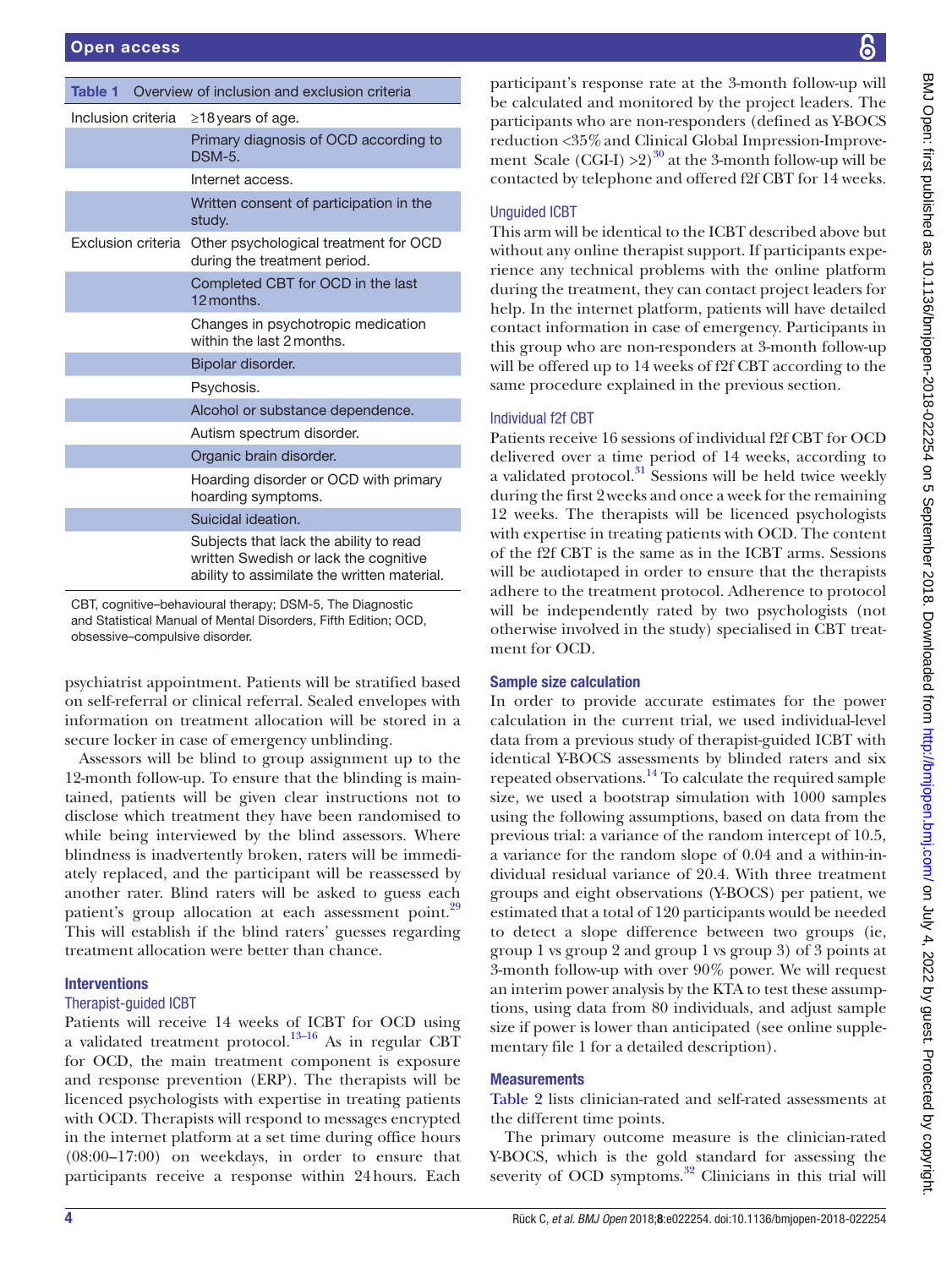<span id="page-4-0"></span>

| Table 2 Assessments at different time points |                         |                         |                |                         |                         |                       |  |  |
|----------------------------------------------|-------------------------|-------------------------|----------------|-------------------------|-------------------------|-----------------------|--|--|
|                                              | <b>Screening</b>        | Pretreatment treatment  | <b>During</b>  | Post-<br>treatment      | 3-month<br>follow-up    | 12-month<br>follow-up |  |  |
| Clinician-rated instruments                  |                         |                         |                |                         |                         |                       |  |  |
| SCID-5 (OCD)                                 | $\mathsf{X}$            | $\mathsf X$             |                | $\mathsf{X}$            | $\mathsf{X}$            | $\mathsf{X}$          |  |  |
| Y-BOCS                                       | $\mathsf{X}$            | $\mathsf X$             | $\mathsf X$    | $\mathsf X$             | X                       | $\mathsf{X}$          |  |  |
| CGI-S                                        |                         | $\mathsf X$             |                | X                       | X                       | X                     |  |  |
| CGI-I                                        |                         |                         |                | $\mathsf X$             | $\mathsf X$             | $\mathsf{X}$          |  |  |
| GAF                                          |                         | X                       |                | X                       | X                       | $\mathsf{X}$          |  |  |
| <b>SMURF</b>                                 |                         |                         | $\overline{X}$ | $\mathsf X$             | $\mathsf{X}$            | $\mathsf{X}$          |  |  |
| <b>PEAS</b>                                  |                         |                         | $\mathsf{X}$   | X                       |                         |                       |  |  |
| <b>MADRS-S</b>                               |                         |                         | $\mathsf X$    |                         |                         |                       |  |  |
| <b>MINI</b>                                  |                         | $\mathsf X$             |                |                         |                         |                       |  |  |
| Self-rated instruments                       |                         |                         |                |                         |                         |                       |  |  |
| Y-BOCS                                       | $\mathsf{X}$            | $\mathsf X$             |                | X                       | $\mathsf{X}$            | $\mathsf X$           |  |  |
| Y-BOCS checklist                             | $\mathsf{X}$            |                         |                |                         |                         |                       |  |  |
| OCI-R                                        | X                       | X                       |                | X                       | X                       | X                     |  |  |
| $EQ-5D$                                      | $\mathsf{X}$            | $\overline{\mathsf{X}}$ |                | $\mathsf X$             | $\mathsf{X}$            | $\mathsf{X}$          |  |  |
| EQ-5D index                                  | X                       | X                       |                | X                       | X                       | X                     |  |  |
| <b>AUDIT</b>                                 | $\overline{\mathsf{X}}$ |                         |                |                         |                         |                       |  |  |
| <b>DUDIT</b>                                 | X                       |                         |                |                         |                         |                       |  |  |
| <b>MADRS-S</b>                               | $\mathsf{X}$            | $\mathsf{X}$            |                | $\mathsf{X}$            | $\overline{\mathsf{x}}$ | $\mathsf{X}$          |  |  |
| PHQ9                                         | $\mathsf{X}$            |                         |                |                         |                         |                       |  |  |
| <b>SDS</b>                                   | $\mathsf X$             | $\mathsf{X}$            |                | $\mathsf{X}$            | $\mathsf{X}$            | $\mathsf{X}$          |  |  |
| <b>ASRS</b>                                  | $\mathsf X$             |                         |                |                         |                         |                       |  |  |
| <b>ISI</b>                                   |                         | $\overline{\mathsf{X}}$ |                | $\overline{\mathsf{X}}$ |                         |                       |  |  |
| TIC-P                                        |                         | X                       |                | X                       | $\mathsf X$             | $\mathsf X$           |  |  |
| <b>TCS</b>                                   |                         |                         | $\mathsf X$    |                         |                         |                       |  |  |
| <b>WAI-SF</b>                                |                         |                         | Χ              | Χ                       |                         |                       |  |  |

ASRS, Adult ADHD Self-Report Scale; AUDIT, Alcohol Use Disorder Identification Test; CGI-I, Clinical Global Impression-Improvement Scale; CGI-S, Clinical Global Impression-Severity Scale; DUDIT, Drug Use Disorders Identification Test; EQ-5D, EuroQol 5 Dimension Scale; GAF, Global Assessment of Functioning; ISI, Insomnia Severity Index; MADRS-S, Montgomery-Åsberg Depression Rating Scale; MINI, Mini International Neuropsychiatric Interview; OCI-R, Obsessive–Compulsive Inventory-Revised; PEAS, Patient Exposure/Response Prevention Adherence Scale; PHQ9, Patient Health Questionnaire; SCID-5, Structured Clinical Interview for DSM-5 Disorders (OCD), obsessive– compulsive disorder; SCID-5, The Structured Clinical Interview for DSM-5; SDS, Sheehan Disability Scale; SMURF, Safety Monitoring Uniform Report Form; TCS, Treatment Credibility Scale; TIC-P, Treatment Inventory of Costs in Psychiatric Patients; WAI-SF, Working Alliance Inventory – Short Form; Y-BOCS, Yale-Brown Obsessive Compulsive Scale.

practice together on case examples to establish high interrater reliability. The Y-BOCS will be administered by blind raters at baseline, at weeks 2, 4, 6, 8, 10 and 12 during treatment, at post-treatment (week 15) and at 3-month and 12-month follow-ups. The primary endpoint is the 3-month follow-up.

Secondary clinician-administered outcome measures are the Clinical Global Impression-Severity Scale (CGI-S) and CGI-I, $^{33}$  $^{33}$  $^{33}$  the SCID-5, OCD and related disorders<sup>28</sup> and the Global Assessment of Functioning  $(GAF)$ .<sup>34</sup> Secondary self-rated outcome measures are the Obsessive-Compulsive Inventory-Revised  $(OCI-R),$ <sup>35</sup> the selfrated Y-BOCS,<sup>32</sup> the Montgomery-Åsberg Depression Rating Scale (MADRS-S),<sup>36</sup> Sheehan Disability Scale

 $(SDS)^{37}$  and the EuroQol 5 Dimension Scale (EQ-5D).<sup>[38](#page-7-19)</sup> The Patient Exposure/Response Prevention Adherence Scale  $(PEAS)^{39}$  $(PEAS)^{39}$  $(PEAS)^{39}$  will be used to quantify compliance with ERP homework, and the Working Alliance Inventory – Short Form (WAI-SF) $^{40}$  $^{40}$  $^{40}$  will be used to measure therapeutic alliance in the f2f CBT and ICBT with therapist support treatment conditions. The Insomnia Severity Index  $(ISI)^{41}$  $(ISI)^{41}$  $(ISI)^{41}$  will be used to measure participants sleep patterns, and the Treatment Credibility Scale  $(TCS)^{42}$  will be used to measure how credible participants perceive the treatment to be. Measurements will be administered before and after treatment as well as during 3-month and 12-month follow-ups. In order to increase participant retention at follow-up assessments, participants will be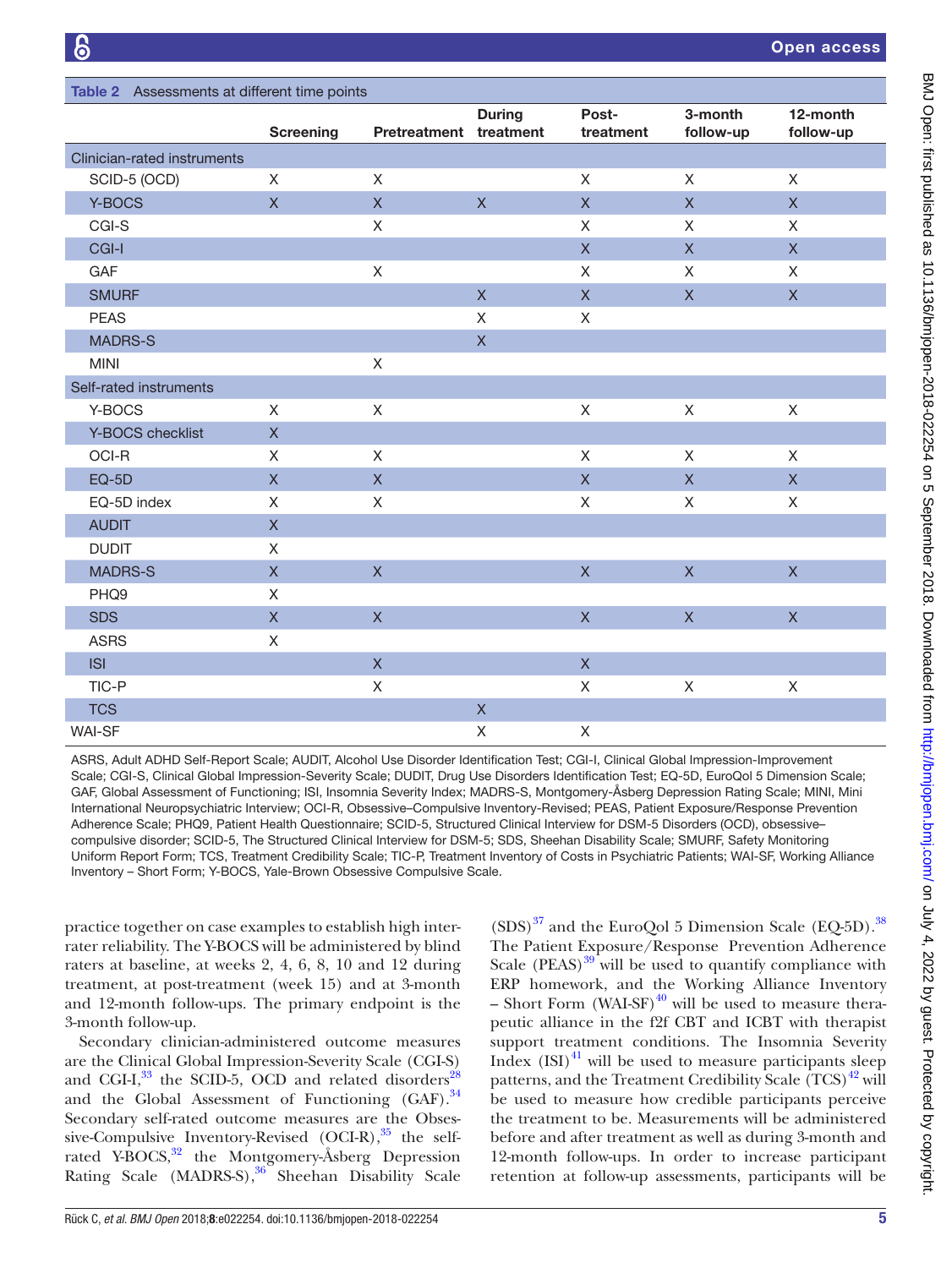notified via text message 48hours prior to an appointment. Should a participant not attend a follow-up session, a psychiatrist will contact participants via telephone to perform the assessments.

## Safety and adverse events

Data on adverse events and suicidal ideation will be collected by blinded independent raters biweekly during treatment, at post-treatment and at 3-month and 12-month follow-up. Adverse events will be collected using a standardised checklist, which is the Safety Monitoring Uniform Report Form.<sup>43</sup> If a participant expresses suicidal ideation (ie, a score on item 9 of the MADRS-S ≥4), assessors will initiate a structured suicide risk assessment. If there is an urgent need for psychiatric care, a trial psychiatrist will contact participants to schedule an f2f appointment as soon as possible.

## Statistical analysis

The main outcome analyses will be conducted according to the 'intent-to-treat' principle. Mixed-effects regression analyses for repeated measures with maximum likelihood estimation of parameters will be used with the assumption that data are missing at random. The latter assumption will be tested. For each outcome measure, the model will include fixed effects of time (baseline, midtreatment, post-treatment and 3-month follow-up (primary endpoint)), treatment group (guided ICBT, unguided ICBT and f2f CBT) and an interaction effect of treatment group × time to allow for the differential change between the three groups from baseline to the 3-month follow-up. The models will include individuals' random intercept and random slope to account for variability between and within participants over time. Within-group and betweengroup effect sizes will be calculated with Cohen's *d*. [44](#page-7-25) Numbers needed to treat will be calculated based on responder status.

Alpha for all analyses will be set at 0.05. Non-inferiority is established when the 90% Wald CI for the difference between treatment conditions excludes the prespecified margin of inferiority, which is set at three points on the Y-BOCS.<sup>[45 46](#page-7-26)</sup> This means that if the upper limit of the 90% CI is less than three points, we are 95% confident that ICBT will be non-inferior to f2f CBT. The non-inferiority hypothesis will be tested of both therapist-guided and selfguided ICBT against the f2f CBT. Additional analyses of the 12-month follow-up data will determine whether the treatment gains are maintained long term and whether ICBT is non-inferior to f2f CBT at follow-up.

## Cost-effectiveness analysis

Health economic data will be collected using the Treatment Inventory of Costs in Psychiatric Patients<sup>47</sup> and the Swedish National Patient Register, the Swedish Prescribed Drugs Register and the longitudinal integrated database for health insurance and work-related research (LISA). Costs will be analysed using a societal perspective, that is, including both sick leave, hospitalisations, service use, medication and so on and analysed in relation to outcome (ie, OCD symptoms and quality-adjusted life years using the Y-BOCS and EQ-5D, respectively). National tariffs will be used to estimate costs from healthcare visits. Productivity losses will be estimated using gross earnings data from each patient. $48$  Treatment costs, that is, therapist support time per patient logged on the platform and time spent on f2f sessions, will be included in the cost Cost-effectiveness comparisons will be analysed using incremental cost-effectiveness ratios. The "net benefit

approach" will also be used. This approach estimates the cost-effectiveness depending on different societal willingness-to-pay values for one unit of improvement.<sup>[48](#page-7-28)</sup> Non-parametric bootstrapping (one thousand replications) will be used to estimate the difference between ICBT (guided or unguided) and gold standard f2f CBT.

## Analysis of predictors and moderators

We will analyse predictors and moderators of response and remission status at 3-month and 12-month follow-up using repeated k-fold cross validation with 10 folds and 20 repeats to reduce the risk of model instability. $49\frac{50}{2}$ We then average model performance over the repeats using area under the receiver operating characteristic curve of sensitivity and specificity to distinguish between responders/remitters and non-responders/ non-remitters.<sup>[51](#page-7-30)</sup>

# Limitations

estimation.

There are several potential threats to the validity and generalisability of the current trial results, some of which apply to most clinical trials. First, the trial was designed to maximise the chances of the results being as generalisable as possible. However, despite the best of our efforts to recruit both clinic-referred and self-referred individuals, it will be difficult to confidently claim that our participants will be representative of the entire population of patients with OCD in Sweden. For example, we will not know if our results are generalisable to patients with comorbid autism spectrum disorder or to patients who are too ill to seek help and participate in clinical studies. Second, it is impossible to conduct double-blinded clinical trials of behavioural interventions. In an effort to increase transparency, our design includes careful checks of the extent to which raters are blind to the group allocation. Third, while our study is well powered to test the non-inferiority hypothesis, it may not be powered to test the same hypothesis for all secondary measures or for the cost-effectiveness calculations. Fourth, patients in the unguided ICBT arm still have contact with healthcare professionals at baseline, during treatment and after treatment (eg, biweekly telephone assessments, post-treatment and follow-up appointments). An entirely unguided treatment would involve limited or no contact with healthcare professionals.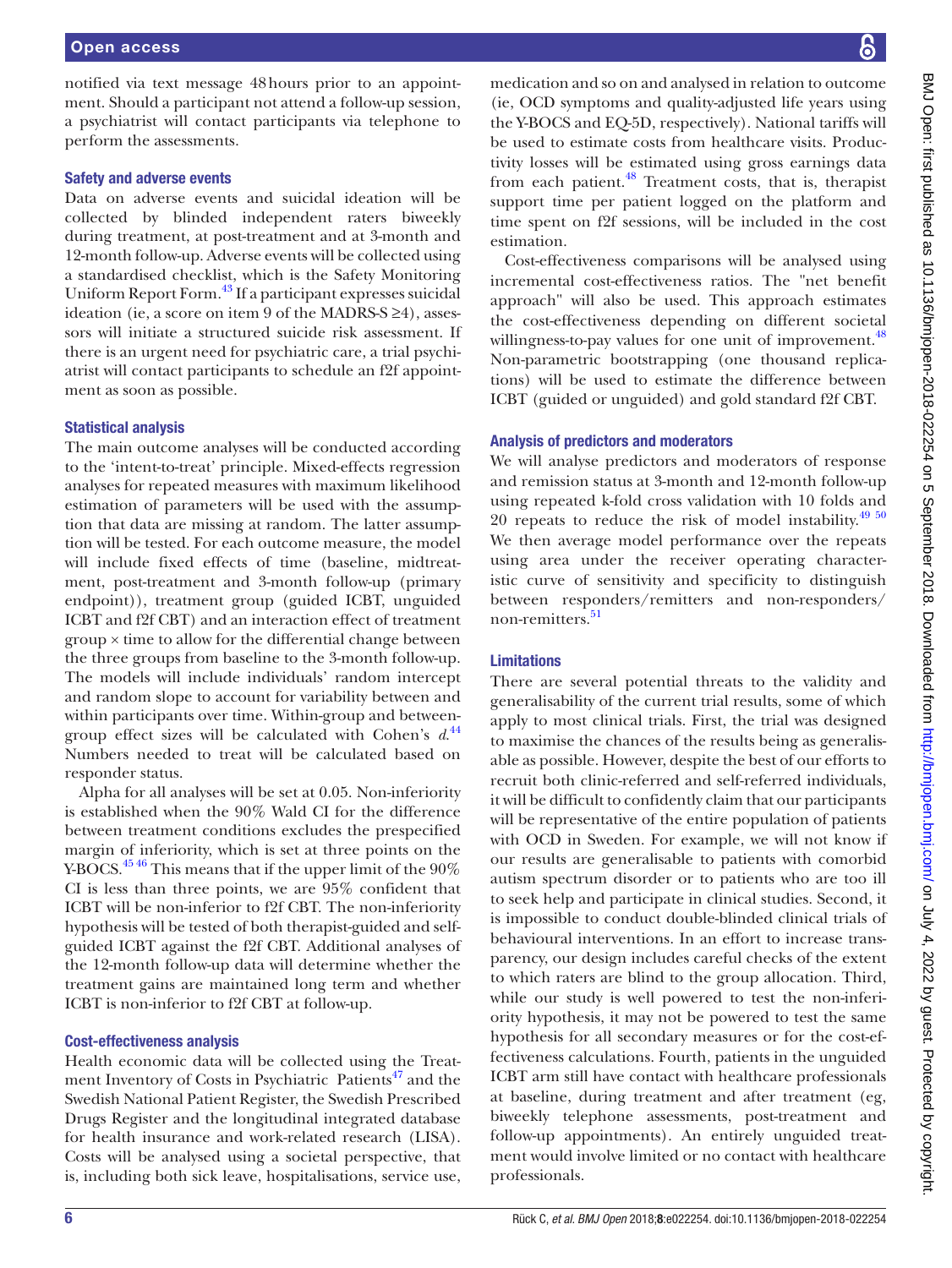## Patient and public involvement

We received input from patients from three previous OCD internet CBT trials, which guided the design of the current study. In the current trial, no patients were involved in the design of the study or in the decision of outcome measures. Neither will patients be involved in the recruitment of participants or in the decision of the research question. A patient organisation for OCD and related disorders (the Swedish OCD Foundation) will be involved in the recruitment of participants by informing their members about the study. We will assess the burden of the trial interventions on the patients by collecting information about adverse events, quality of life and time spent on the treatment. We will gather information about the patients satisfaction with treatment through an online self-rating questionnaire at the end of treatment. We plan to disseminate the results of the research to study participants and to the Swedish OCD Foundation.

## Ethics and dissemination

The trial will be conducted in compliance with this study protocol, the Declaration of Helsinki and Good Clinical Practice (GCP). KTA is an external party that will monitor the study every 6 months and ensure that the study follows GCP, that is, that all participants give informed written consent and that study related materials are handled correctly. All professionals involved in the study will attend a course in GCP and get certified by the KTA.

This study will be reported in accordance with the CONSORT statement for non-pharmacological trials. $52$ Ethical risks are deemed minimal and both f2f CBT and ICBT have well-documented efficacy.

#### Current trial status

Recruitment of participants started in September 2015, and the last participant is expected to reach the primary endpoint (3-month follow-up) in February 2019. Primary data analysis will begin in April 2019. The naturalistic follow-up phase of the trial will continue until November 2019.

#### **CONCLUSION**

OCD is associated with significant suffering, loss of function across multiple life domains, high suicide risk and large societal costs. ICBT has great potential to increase access to evidence-based care for a large group of sufferers that normally do not receive evidence-based psychological treatments. The study outlined in this protocol is the first direct comparison of ICBT and gold standard f2f CBT and is a crucial step before ICBT can be recommended for use within the regular healthcare system. The study will provide new insights into the effectiveness of different treatment modalities for OCD, and the health economic evaluation will help decision makers to rationally allocate available resources. Implementation of ICBT in regular

healthcare would dramatically increase the availability of effective treatment to those suffering from OCD.

Contributors CR and LL wrote the first draft of the paper. All authors conceived the study and revised the manuscript for relevant scientific content. MB specifically revised the statistical analyses and power calculation sections of the paper. All authors approved the final version of the manuscript.

Funding This study is funded by the Swedish Research Council (K2013-61P-22168) and the regional agreement on medical training and clinical research (ALF) between Stockholm County Council and Karolinska Institutet.

Competing interests None declared.

Patient consent Not requried.

Ethics approval The study has been approved by the Regional Ethics Board of Stockholm (REPN 2015/1099-31/2) and registered at Clinicaltrials.gov (NCT02541968).

Provenance and peer review Not commissioned; externally peer reviewed.

Open access This is an open access article distributed in accordance with the Creative Commons Attribution Non Commercial (CC BY-NC 4.0) license, which permits others to distribute, remix, adapt, build upon this work non-commercially, and license their derivative works on different terms, provided the original work is properly cited, appropriate credit is given, any changes made indicated, and the use is non-commercial. See: [http://creativecommons.org/licenses/by-nc/4.0/.](http://creativecommons.org/licenses/by-nc/4.0/)

#### **REFERENCES**

- <span id="page-6-0"></span>1. Fullana MA, Vilagut G, Rojas-Farreras S, *et al*. Obsessive-compulsive symptom dimensions in the general population: results from an epidemiological study in six European countries. *[J Affect Disord](http://dx.doi.org/10.1016/j.jad.2009.11.020)* 2010;124:291–9.
- <span id="page-6-1"></span>2. Fernández de la Cruz L, Rydell M, Runeson B, *et al*. Suicide in obsessive-compulsive disorder: a population-based study of 36788 Swedish patients. *[Mol Psychiatry](http://dx.doi.org/10.1038/mp.2016.115)* 2017;22:1626–32.
- <span id="page-6-2"></span>3. Huppert JD, Simpson HB, Nissenson KJ, *et al*. Quality of life and functional impairment in obsessive-compulsive disorder: a comparison of patients with and without comorbidity, patients in remission, and healthy controls. *[Depress Anxiety](http://dx.doi.org/10.1002/da.20506)* 2009;26:39–45.
- <span id="page-6-3"></span>4. Rasmussen SA, Eisen JL. Epidemiology of obsessive compulsive disorder. *[J Clin Psychiatry](http://www.ncbi.nlm.nih.gov/pubmed/2404965)* 1990;51 Suppl:10–13.
- <span id="page-6-4"></span>5. Obsessive N. *Compulsive Disorder: core interventions in the treatment of obsessive–compulsive disorder and body dysmorphic disorder*. London: NICE, 2005.
- <span id="page-6-5"></span>Larsson BPM, Kaldo V, Broberg AG. Similarities and differences between practitioners of psychotherapy in Sweden: a comparison of attitudes between psychodynamic, cognitive, cognitive–behavioral, and integrative therapists. *Journal of Psychotherapy Integration* 2009;19:34–66.
- <span id="page-6-6"></span>7. Shapiro DA, Cavanagh K, Lomas H. Geographic inequity in the availability of cognitive behavioural therapy in eng land and wales. *[Behavioural and Cognitive Psychotherapy](http://dx.doi.org/10.1017/S1352465803002066)* 2003;31:185–92.
- <span id="page-6-7"></span>8. Goodwin R, Koenen KC, Hellman F, *et al*. Helpseeking and access to mental health treatment for obsessive-compulsive disorder. *[Acta](http://dx.doi.org/10.1034/j.1600-0447.2002.01221.x)  [Psychiatr Scand](http://dx.doi.org/10.1034/j.1600-0447.2002.01221.x)* 2002;106:143–9.
- <span id="page-6-8"></span>9. Andersson G, Cuijpers P, Carlbring P, *et al*. Guided Internet-based vs. face-to-face cognitive behavior therapy for psychiatric and somatic disorders: a systematic review and meta-analysis. *[World Psychiatry](http://dx.doi.org/10.1002/wps.20151)* 2014;13:288–95.
- <span id="page-6-9"></span>10. El Alaoui S, Hedman E, Kaldo V, *et al*. Effectiveness of Internet-based cognitive-behavior therapy for social anxiety disorder in clinical psychiatry. *[J Consult Clin Psychol](http://dx.doi.org/10.1037/a0039198)* 2015;83:902–14.
- 11. Hedman E, Ljótsson B, Kaldo V, *et al*. Effectiveness of Internet-based cognitive behaviour therapy for depression in routine psychiatric care. *[J Affect Disord](http://dx.doi.org/10.1016/j.jad.2013.10.023)* 2014;155:49–58.
- 12. Hedman E, Ljótsson B, Rück C, *et al*. Effectiveness of internet-based cognitive behaviour therapy for panic disorder in routine psychiatric care. *[Acta Psychiatr Scand](http://dx.doi.org/10.1111/acps.12079)* 2013;128:457–67.
- <span id="page-6-10"></span>13. Andersson E, Enander J, Andrén P, *et al*. Internet-based cognitive behaviour therapy for obsessive-compulsive disorder: a randomized controlled trial. *[Psychol Med](http://dx.doi.org/10.1017/S0033291712000244)* 2012;42:2193–203.
- <span id="page-6-11"></span>14. Andersson E, Hedman E, Enander J, *et al*. D-cycloserine vs placebo as adjunct to cognitive behavioral therapy for obsessive-compulsive disorder and interaction with antidepressants: a randomized clinical trial. *[JAMA Psychiatry](http://dx.doi.org/10.1001/jamapsychiatry.2015.0546)* 2015;72:659–67.